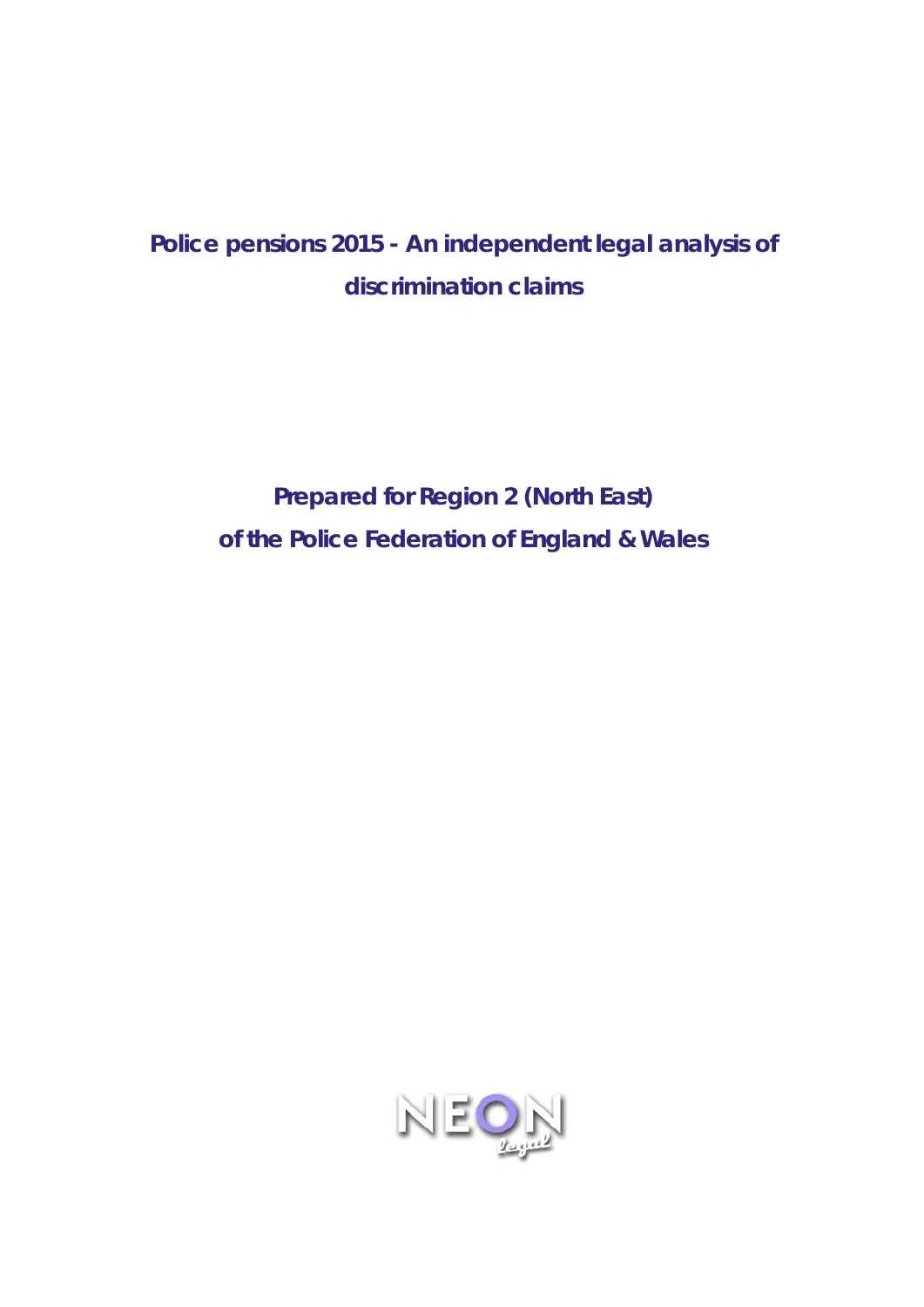| <b>Contents</b>                                 | Page           |
|-------------------------------------------------|----------------|
| Contents                                        | 1              |
| <b>Executive Summary</b>                        | $\overline{2}$ |
| Introduction and background to this Report      | 5              |
| Legal Analysis and conclusions                  | 9              |
| Damage based agreements                         | 12             |
| Suggested questions                             | 14             |
| Information about Neon Legal and David Reade QC | 16             |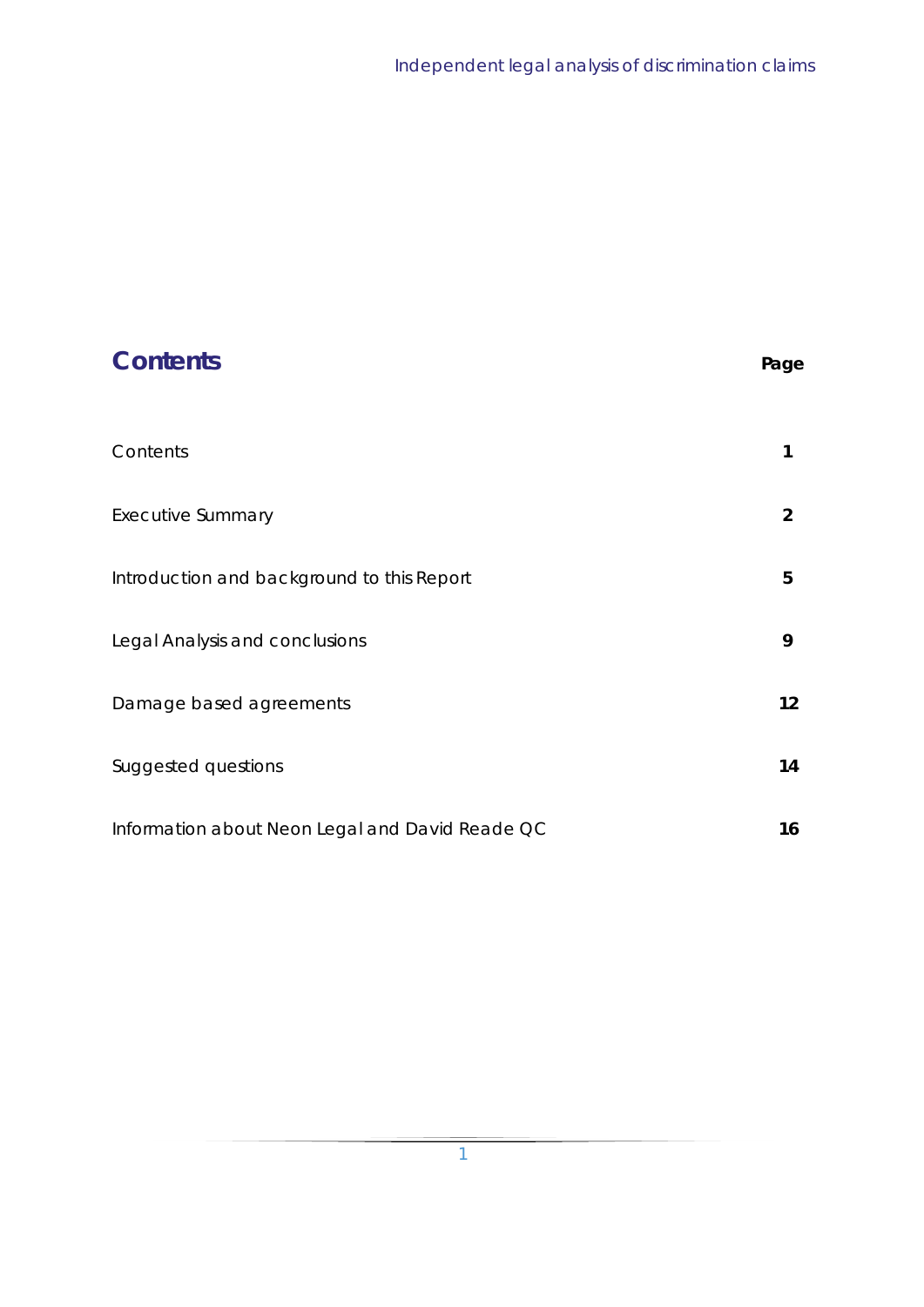### **Executive Summary**

The Police Federation of England and Wales (**PFEW**) and the Scottish Police Federation (**SPF**) have reviewed the changes the Government made to police pensions in April 2015, taken legal advice and concluded that that there is no prospect of a successful legal challenge to the introduction of the Police Pension Scheme 2015.

We conducted a legal review of those conclusions for Region No 2 with a leading pensions Counsel, Robert Ham QC. Our review was carried out entirely independently and was separate to that of the work carried out by the PFEW and the SPF and their advisers.

# **The conclusion of our independent review was that we agreed with the PFEW and the SPF that there is no prospect of a successful legal challenge to the introduction of the Police Pension Scheme 2015 for Police Officers.**

We will be providing a report of our review shortly.

We were subsequently made aware that a group of police officers (the Pension Challenge Group) had been advised by another law firm that claims of unlawful discrimination on the grounds of age, race or sex to the Employment Tribunal would be successful in respect of the changes made.

Region No 2 instructed us and leading Counsel, David Reade QC (a recognised expert on employment and discrimination law), to carry out a further independent review which focussed on the merits of any such discrimination claims with a view to supporting these claims if, in our opinion, such claims were viable.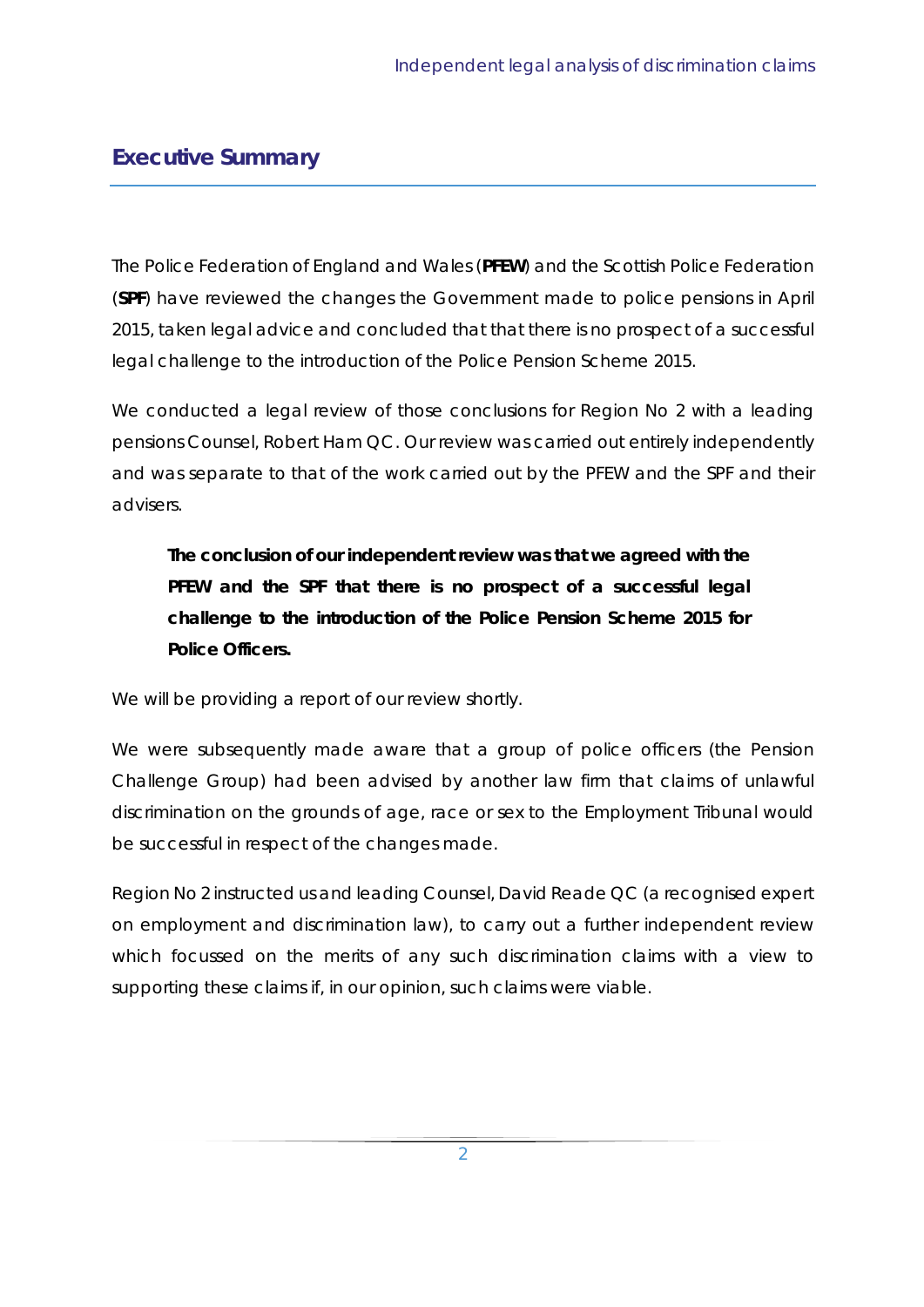We have reviewed all the relevant publicly available information, applicable legislation and case law and our understanding of the type of claim that lawyers advising the Pension Challenge Group and/or representing any police officer would make.

**Our conclusion is that there is no viable challenge to the central change in police pensions (the move to career average earnings) based on claims of age, race or sex discrimination to the Employment Tribunal. There are arguable claims in relation to age, race and sex discrimination around the Transitional or Tapered Protection but they are unlikely to succeed and if successful are only ultimately likely to lead to adverse changes to the Transitional or Tapered Protection.**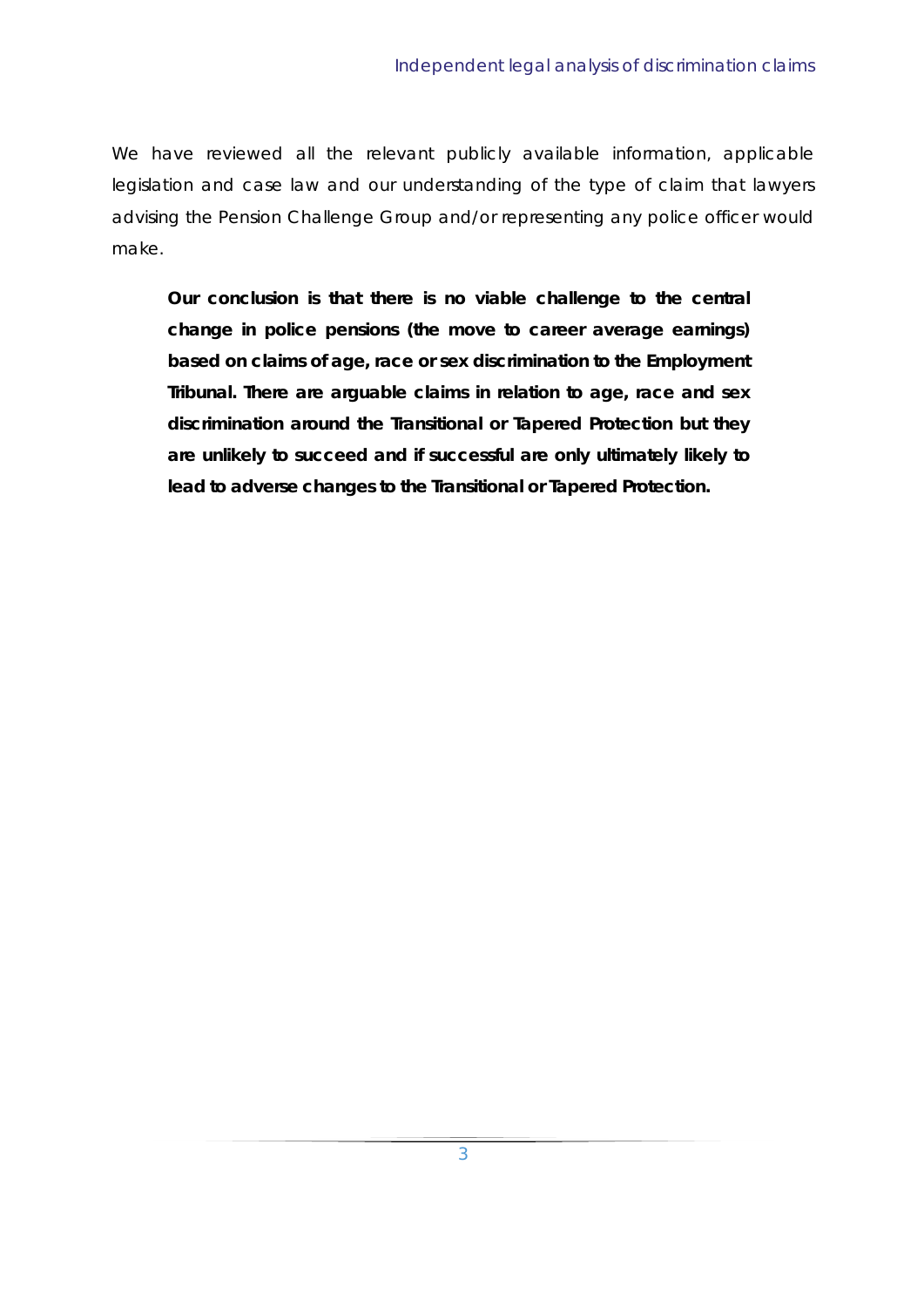Our recommendations are:

- 1. Unless the Pensions Challenge Group and/or their legal advisers are able to present a compelling legal argument for successfully making a claim based on discrimination against the fundamental change in the pension regime (we are not aware of any but would be happy to review any such legal argument) or the current legal position changes, Region No 2 should not financially support or promote any individual claims on this basis at present as this would be an inappropriate use of members' funds and raise false expectations.
- 2. Region No 2 should continue to support any member who is currently considering taking their own action by providing general information regarding "no win, no fee" agreements together with some questions that their members should raise with any legal adviser they would want to instruct in respect of this matter.

We attach at the end of this report an overview of damage based agreements and some suggested questions.

3. We note that Region No 2 does not wish to deter any officer that thinks a claim would be in his or her best interests and that it will continue to positively engage with the Pension Challenge Group (and any other police officer who is considering making a claim) to see if it is able to provide any further legal information or is able to assist with the resolution of any legal uncertainties. We recommend that although our advice to it is that any claim is not viable or may lead to adverse changes to the Transitional or Tapered Protection, it continues with its support for all officers in respect of these changes.

### **Neon Legal**

**15 September 2015**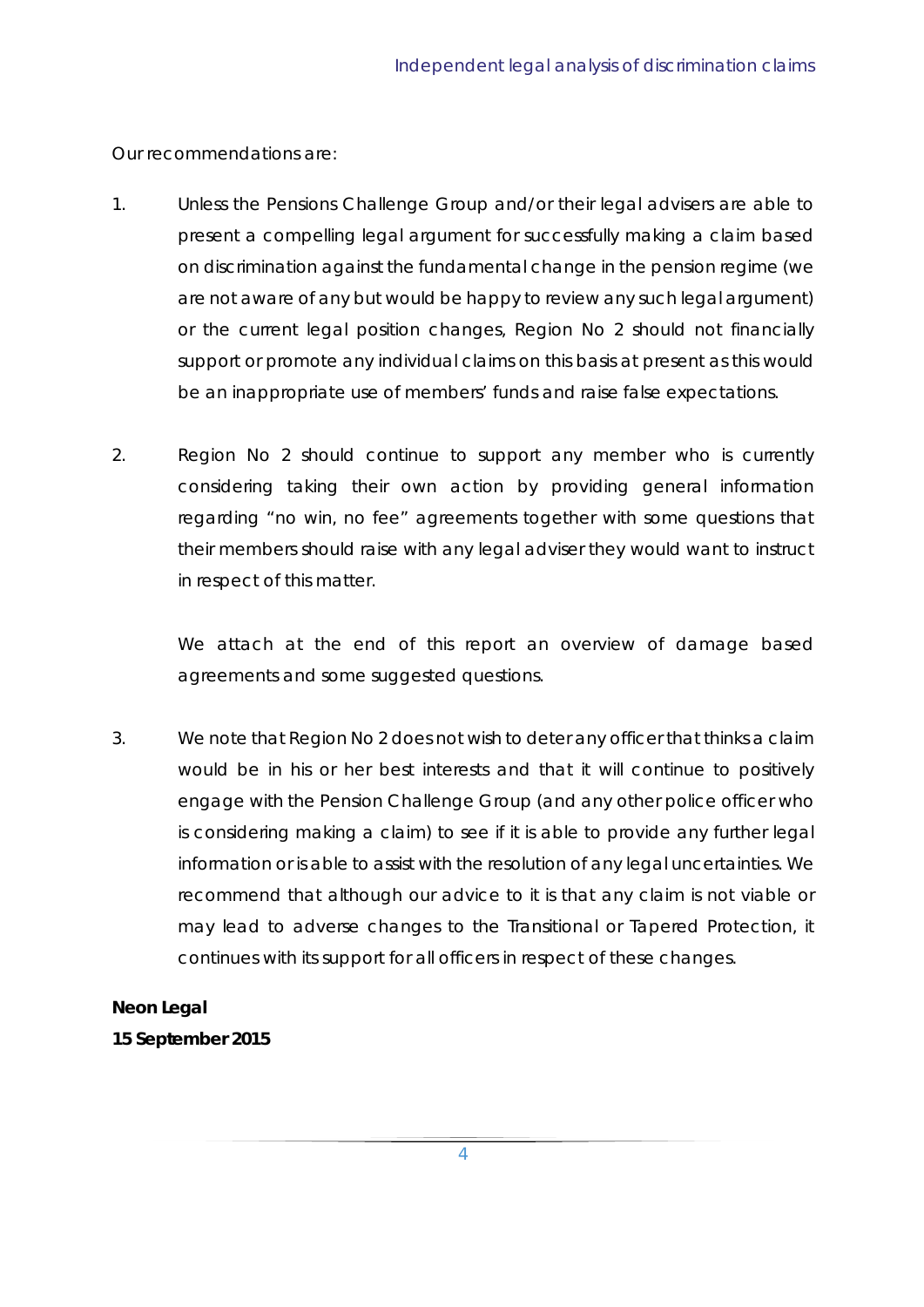# **Introduction and background to this Report**

Following publication of the Interim Hutton Report and the Hutton Report on 10 March 2011, 27 recommendations were made to the Government as to how to ensure public service pensions were sustainable and affordable in the long term.

Lord Hutton recommended:

- a move away from final salary to a career average revalued earnings (**CARE**) structure for all public sector schemes, with indexation of such CARE benefits whilst in pensionable service being linked to earnings rather than prices; and
- (for police officers) an increase to the retirement pension age to 60.

The final proposals for the reform of police pensions in England and Wales were announced by the Government on 4 September 2012.

Despite strong opposition to the changes, the Government introduced the Public Pension Act 2013. This Act established a new framework for public service pensions and changed all public sector pension provision so that pension benefits from 1 April 2015 were based on CARE rather than final salary. The Police Pensions Regulations 2015 (SI2015/445) (the **Regulations**) and detailed guidance were published in March 2015 and the Police Pension Scheme 2015 (the **PPS 2015**) was introduced and came into effect on 1 April 2015.

The Regulations require police officers born after 1 April 1967 to leave the two existing pension schemes (the Police Pension Scheme 1987 (the **PPS 1987**) and the Police Pension Scheme 2006 (the **PPS 2006**)) and accrue pension benefits from 1 April 2015 in the PPS 2015. The critical difference between the schemes is that the PPS 2015 provides CARE rather than final salary benefits.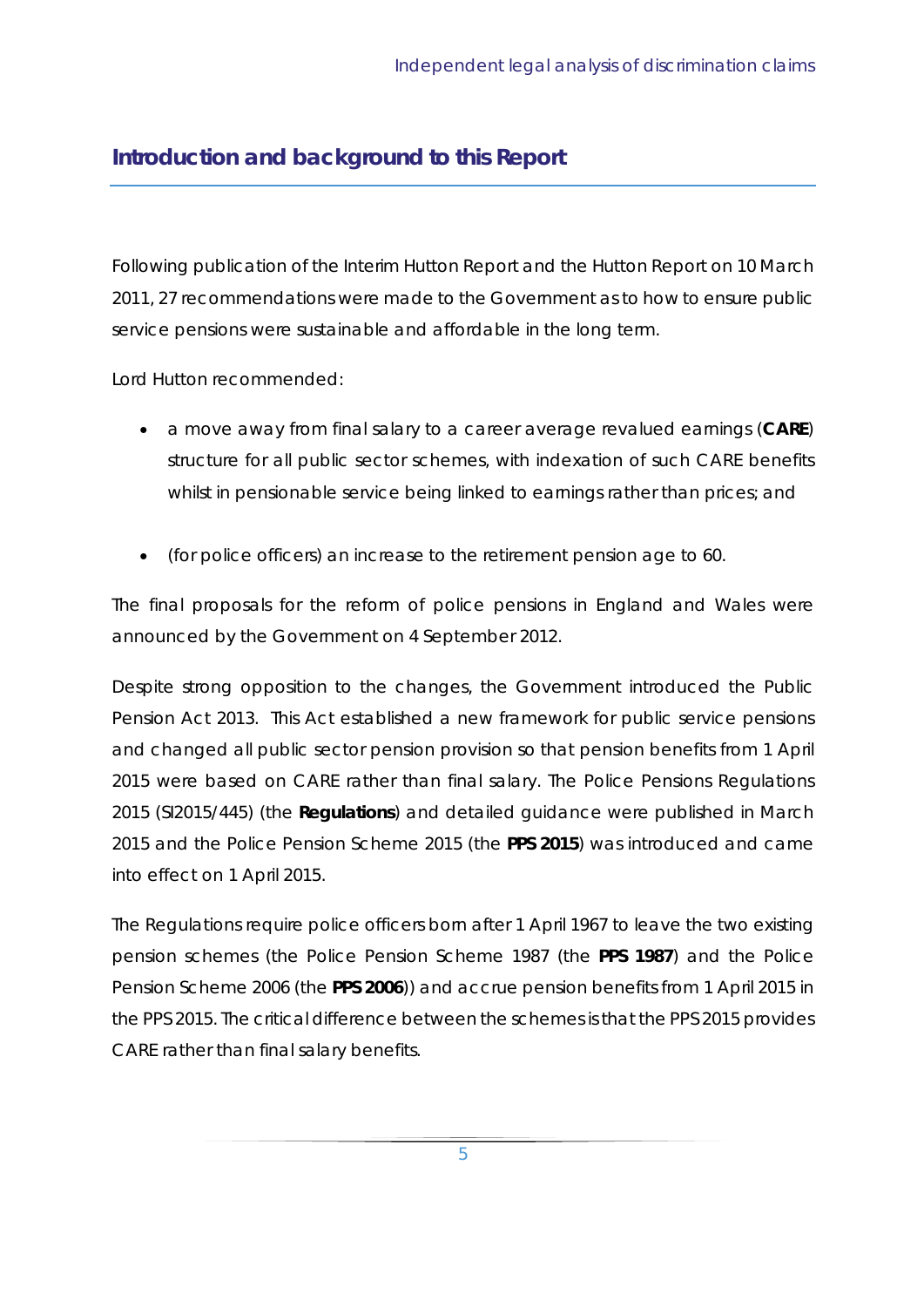Other than being a CARE scheme, there are a number of other differences between the PPS 2015 and the PPS 1987 and the PPS 2006. Full details of the PPS 2015 can be found in the Police Pension Scheme 2015 Members' Guide and supporting documentation (publicly available to all police officers).

New officers joining the Police Service from 1 April 2015 will automatically join the PPS 2015 and current officers born before 1 April 1967 and appointed before 1 April 2012 or have less than 10 years pensionable service remaining on 1 April 2012 will stay in the two existing schemes (**Full Transitional Protection**).

Some current officers who do not fulfil the criteria for Full Transitional Protection may continue to accrue pension in their existing schemes on a tapered basis (**Tapered**  Protection) subject to certain criteria (based on age and length of service). The exact length of the Tapered Protection afforded depends on individual circumstances (see pages 60 and 61 of the Members' Guide for full details).

Once an officer's Tapered Protection expires, he or she will be transferred to the PPS 2015 and accrue further benefits in that scheme.

Current officers who did not qualify for Full Transitional Protection or Tapered Protection ceased to accrue benefits in the PPS 1987 and the PPS 2006 from 1st April 2015 and after that date were automatically transferred into the PPS 2015.

The Police Federation of England and Wales (**PFEW**) and the Scottish Police Federation (**SPF**) took legal advice on the pension changes introduced and concluded that that there is no prospect of a successful legal challenge to the introduction of the PPS 2015.

At the request of Region No 2, Neon Legal conducted an independent legal review of those conclusions with leading pensions Counsel, Robert Ham QC. Our review was carried out entirely independently and was separate to that of the work carried out by the PFEW and the SPF and their advisers. The conclusion of our independent review was that we agreed with the PFEW and the SPF that there is no prospect of a successful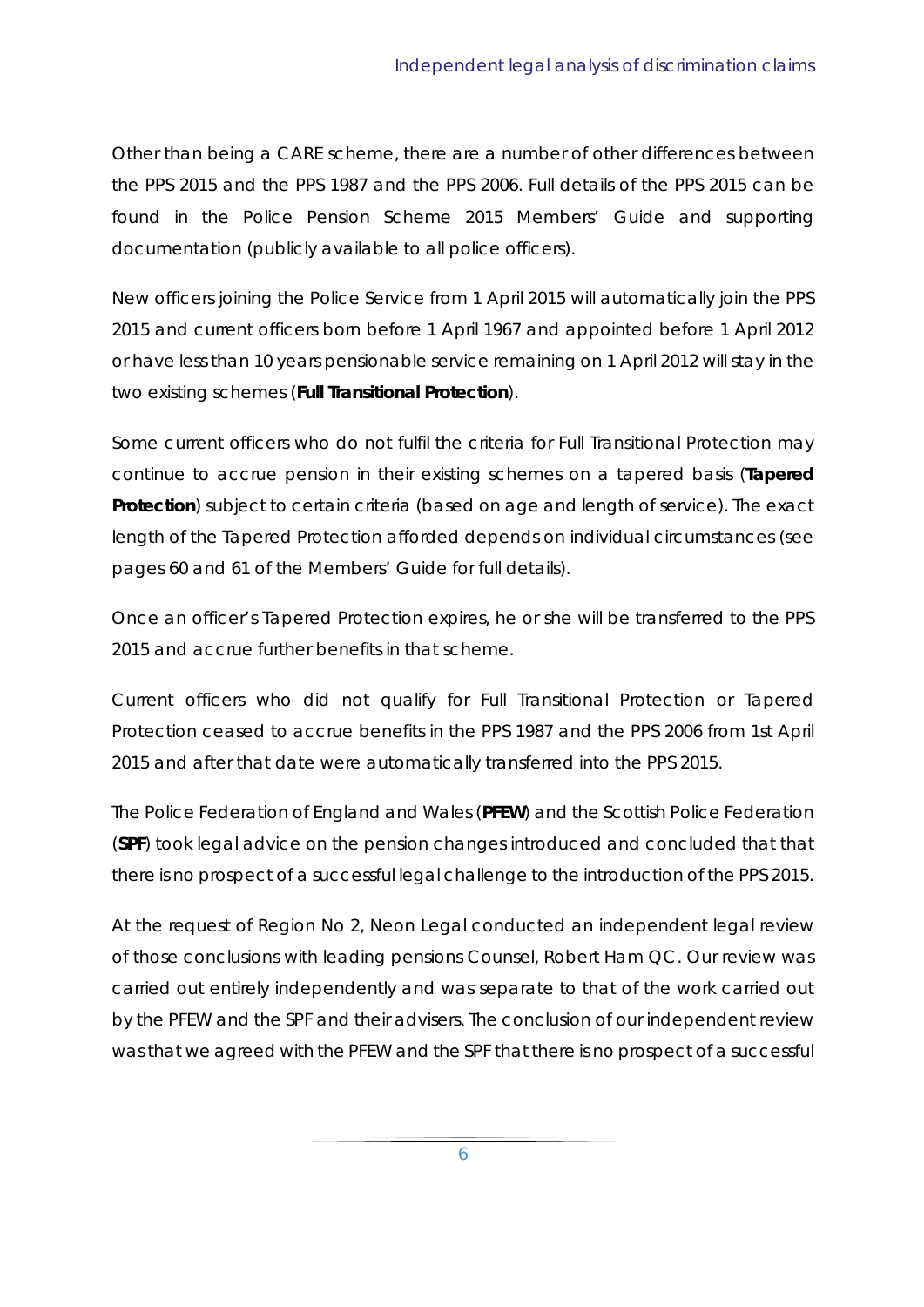legal challenge to the introduction of the PPS 2015. We will be publishing a report of our review shortly.

We have subsequently been made aware that a group of police officers (the Pension Challenge Group) had been advised by another law firm that claims of unlawful discrimination on the grounds of age, race or sex to the Employment Tribunal would be successful in respect of the changes made.

Region No 2 has instructed Neon Legal and leading Counsel, David Reade QC (a recognised expert on employment and discrimination law), to carry out a further independent review which focusses on the merits of any such discrimination claims with a view to supporting these claims if, in our opinion, such claims are viable.

Our understanding of the advice the Pension Challenge Group has received (or which is currently being promoted) is:

- 1. there is a good prospect of a successful challenge to the introduction of the PPS 2015 (or the manner in which it was introduced) on the grounds that the terms of the Full Transitional Protection and the Tapered Protection are **unlawfully** discriminatory;
- 2. As a result, a claim based on unlawful discrimination could (or should) be made by eligible officers (i.e. those officers who do not benefit from Full Transitional Protection) to the Employment Tribunal;
- 3. The best method by which to make the suggested claim(s) is for officers to enter into a Damages Based Agreement (**DBA**) with the law firm promoting these and the estimated costs range from £500 to £1,500 per officer (dependent on the number of officers who register a claim with the firm);
- 4. officers could make a claim on their house insurance, group insurance or any other legal insurance in respect of this action;

7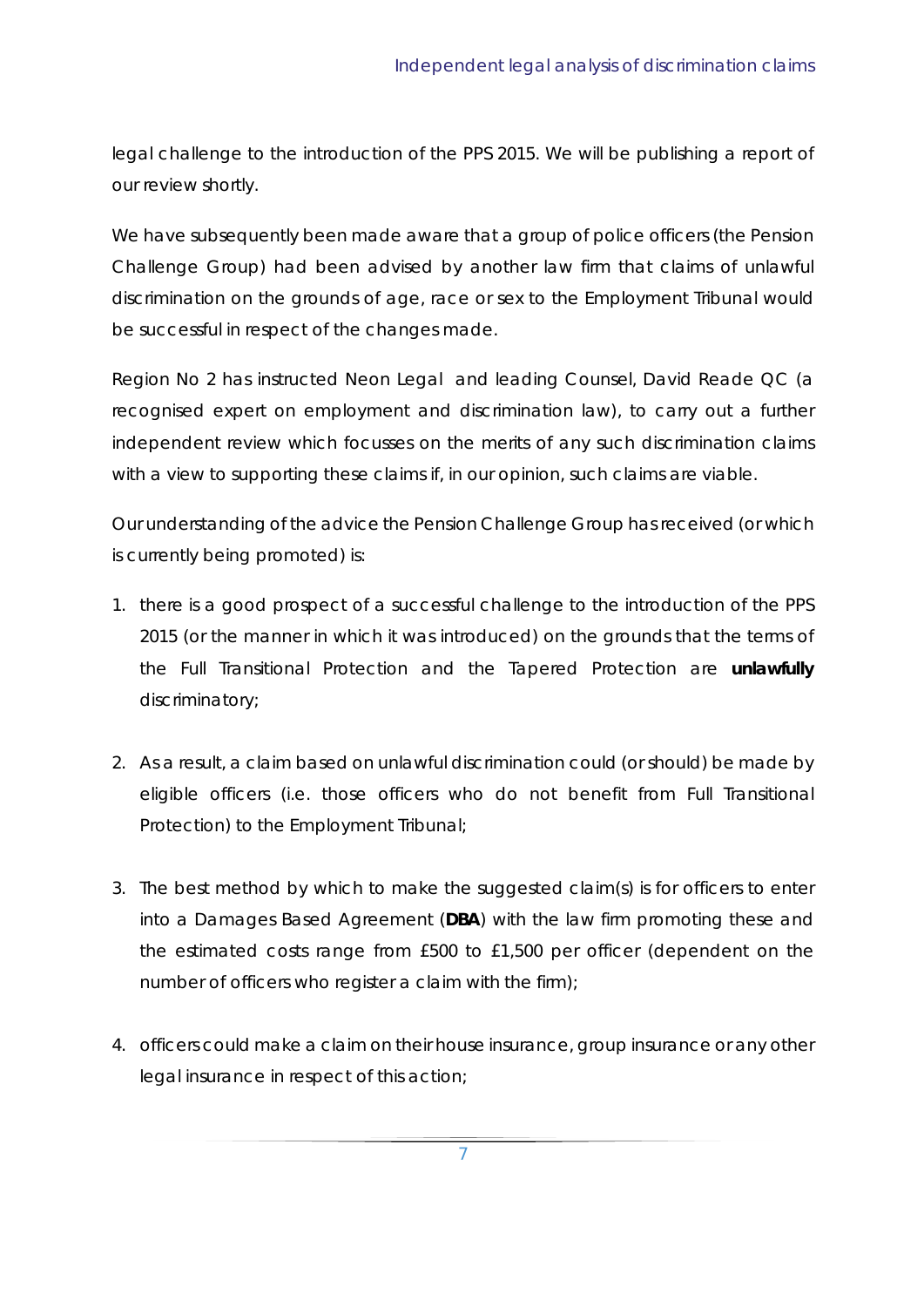- 5. the legal advisers to the Pension Challenge Group expect to submit a number of test cases to the Employment tribunal and stay the remainder of claims pending the result of the lead cases. They also expect to enter into without prejudice meetings with the Government on the basis of the potential claims and the number of officers registered with them and secure for each officer a substantial cash payment; and
- 6. only those officers who register and make a claim through the law firm will benefit from any negotiated settlement and/or damages paid.

We have not had sight of any legal analysis made by the legal advisers to the Pension Challenge Group or the terms of any DBA or any advice or promotional material suggesting that officers make an insurance claim or pay any other fees. We therefore are unable to comment specifically on the appropriateness of the advice at 3, 4 and 5 above.

However, we have conducted our own independent legal review of the points raised by 1 2 and 6 above and the following section sets out the conclusions of our analysis and legal review.

We conclude this report by setting out some general points regarding DBAs to assist officers wishing to enter into these and questions that members of Region No 2 may wish to raise with any legal adviser that they instruct in respect of this matter.

We are aware of a number of queries that relate to this report and which have been raised by members and we will provide a separate response to these are they are quite specific and may not be of general application. These questions and our response will be made available to all members.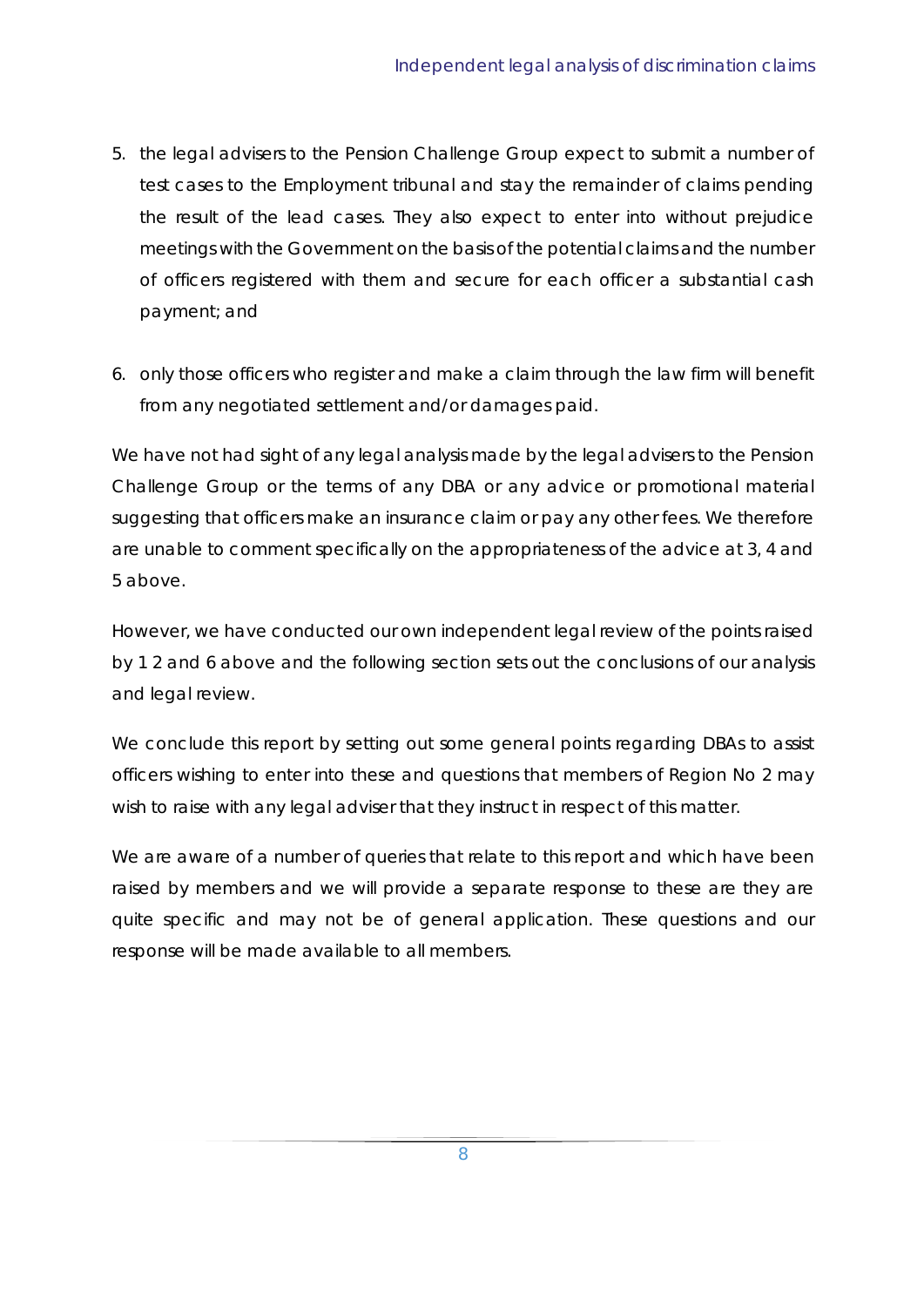# **Legal analysis and conclusions**

### **David Reade Q.C.**

This is intended to be a brief summary of the legal analysis.

- 1) Focusing on the introduction of PPS 2015 itself and the move to Care. This is not less favourable treatment because of a protected characteristic under the Equality Act 2010, in particular age, race or gender. The move to PPS 2015 is not therefore of itself direct discrimination.
- 2) There is a potential issue of indirect age discrimination in the impact on those closer to retirement. This led to the Transitional approach that only officers born after 1st April 1967 would have to leave the scheme. This did of course lead to a position where the effect was that an Officer born on the 2<sup>nd</sup> April 1967 was being treated less favourably because of his or her age than an officer born on 31<sup>st</sup> March 1967, this would appear to be direct age discrimination. However, both direct and indirect age discrimination can be justified if it is shown to be a proportionate means of achieving a legitimate aim. As noted above the Transitional arrangements appear to have the legitimate aim of balancing the generational fairness in the impact of the introduction of the changes. There could have been an argument about the "cliff face" element of the 1st April 1967 pivot date but this led to the Tapering.
- 3) All these elements appear to have gone through consultation and as the Transitional and Tapering arrangements are directed to removing any risk of indirect age discrimination in the change they are likely to be held to be justified age discrimination and not unlawful. If not justified then the obvious remedy would be reducing the scope of the Transitional protection or removing it.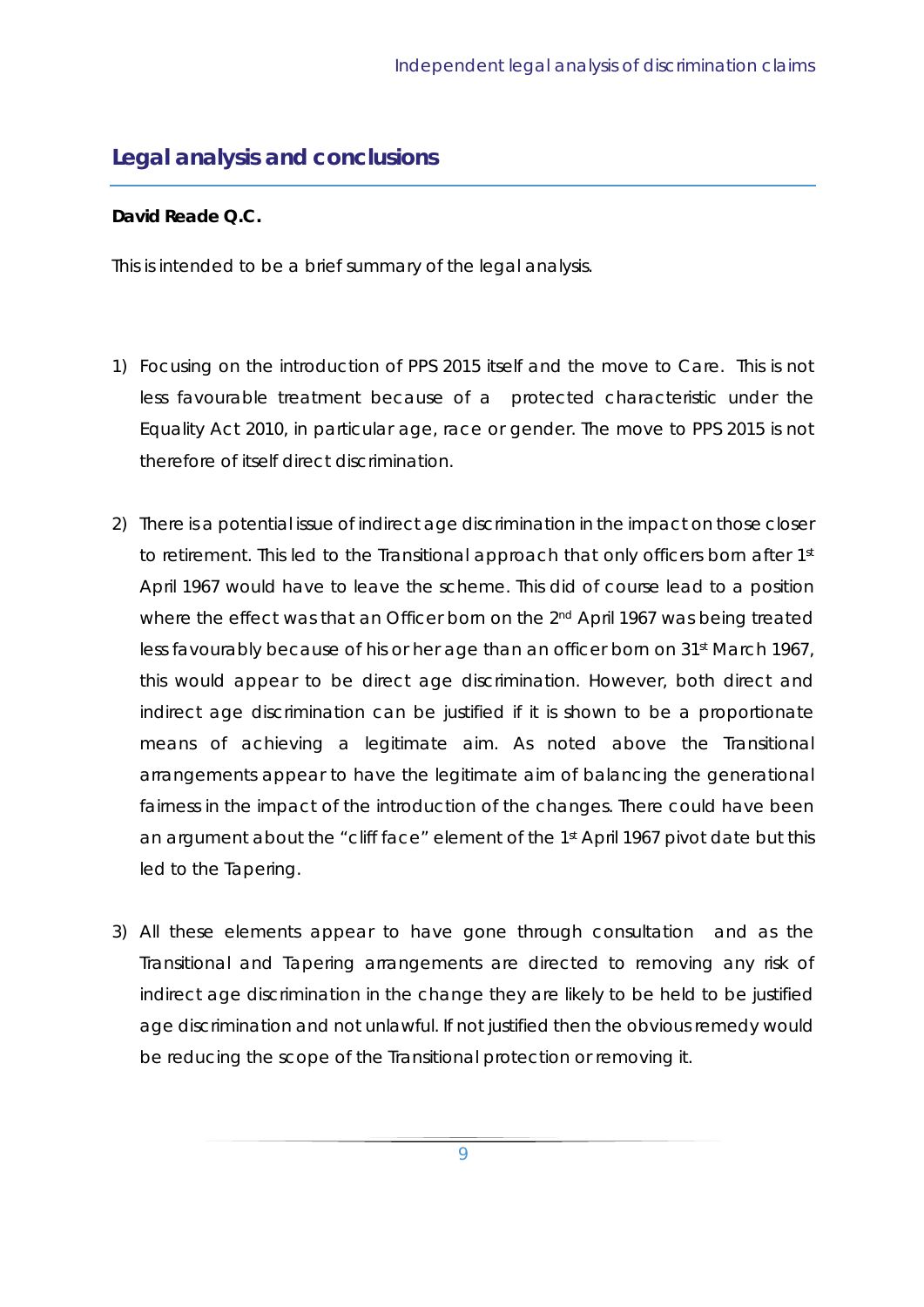- 4) There is then the argument based upon sex and or race. I understand that the basis of this argument is an indirect discrimination claim which compares the gender composition of the group those who receive the benefit of the Transitional, and or Tapering provisions, with those that do not. With the moves to increase the diversity of the Police Force a comparison of the race composition or gender breakdown of those who receive Transitional or Tapered protection is likely to reveal a disparity with a higher level of diversity amongst those in the younger groups, who fall outside those protections. The argument would then be that the Transitional and Tapering puts women and minority groups at a particular disadvantage by comparison with the white male Officers who form a greater proportion of the advantaged group.
- 5) There are two problems with this argument. Firstly who are the proper comparators for this analysis, if it is Officers in the directly parallel position, but of a different race or gender, they will be in the same age bracket and there is no discriminatory effect. The argument only works if the Tribunal can be persuaded that the comparative group is the older grouping of Officers who receive the benefit of Transitional provisions and that is by no means clearly the correct analysis. Secondly there is the justification argument, that these steps are trying to address another potentially discriminatory impact and therefore have both a legitimate aim and are proportionate. Looking at the background of Hutton and the need to effect change the Government will have a strong case on justification, thus even If the Transitional arrangements are found to be potentially indirectly discriminatory they are likely to be held to be justifiable and not to be unlawful.

6) Finally as noted the attack is not on the principle of the move to CARE but rather on the transitional provisions. If the claims are successful it may be that it leads to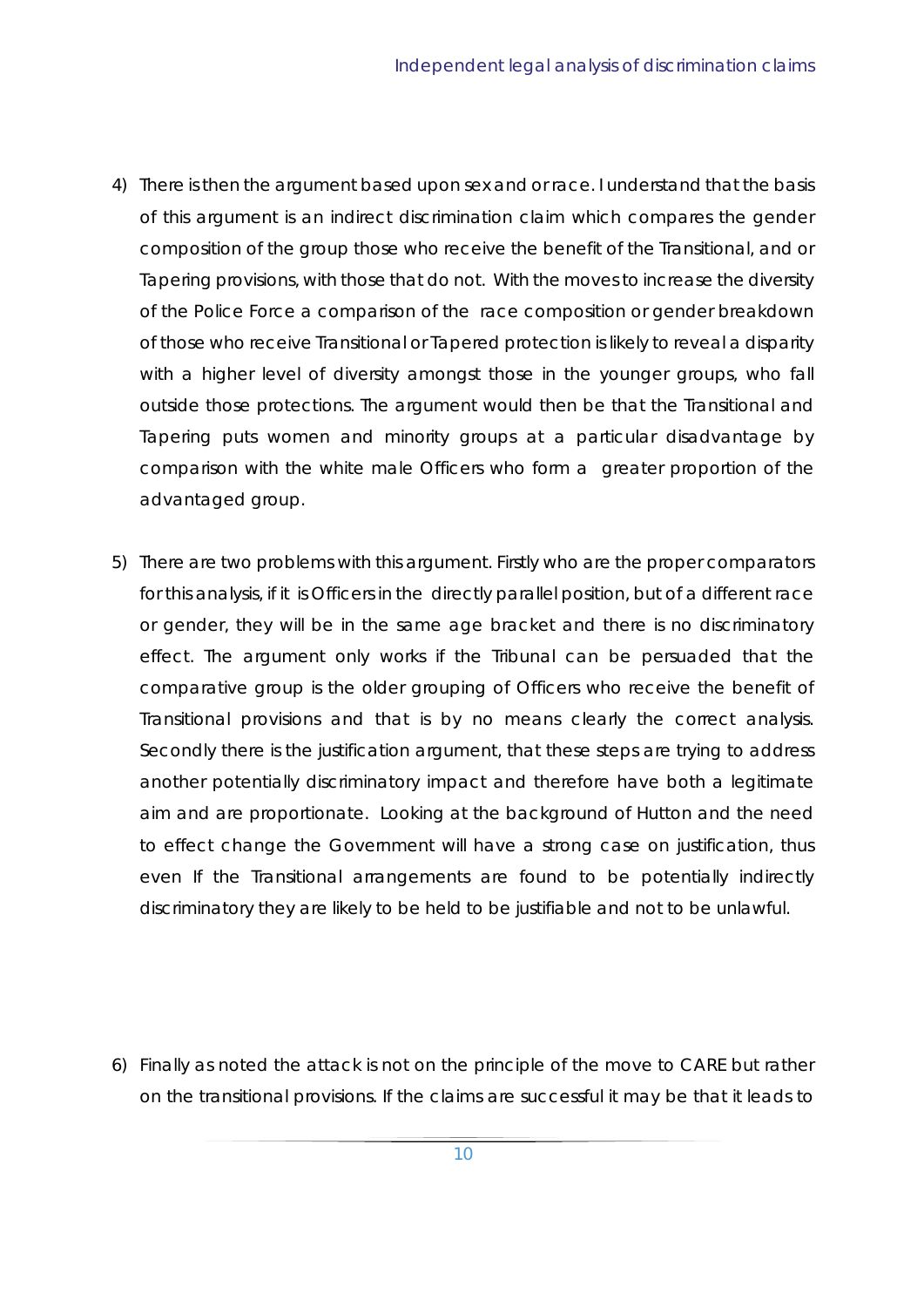those excluded from Transactional protection in the younger group enjoying comparative protection, which would not be the right to any immediate cash payments but potentially the counting of further service under the Old Scheme Rules. However, the Government would, I anticipate, address the mischief, if the Transitional provisions were found to have indirectly discriminatory effect, by changing the Transitional protections so that they were less favourable. The Claim will not lead to a change in the fundamental move to a CARE based pension as the focus of the attack is really the Transitional arrangements.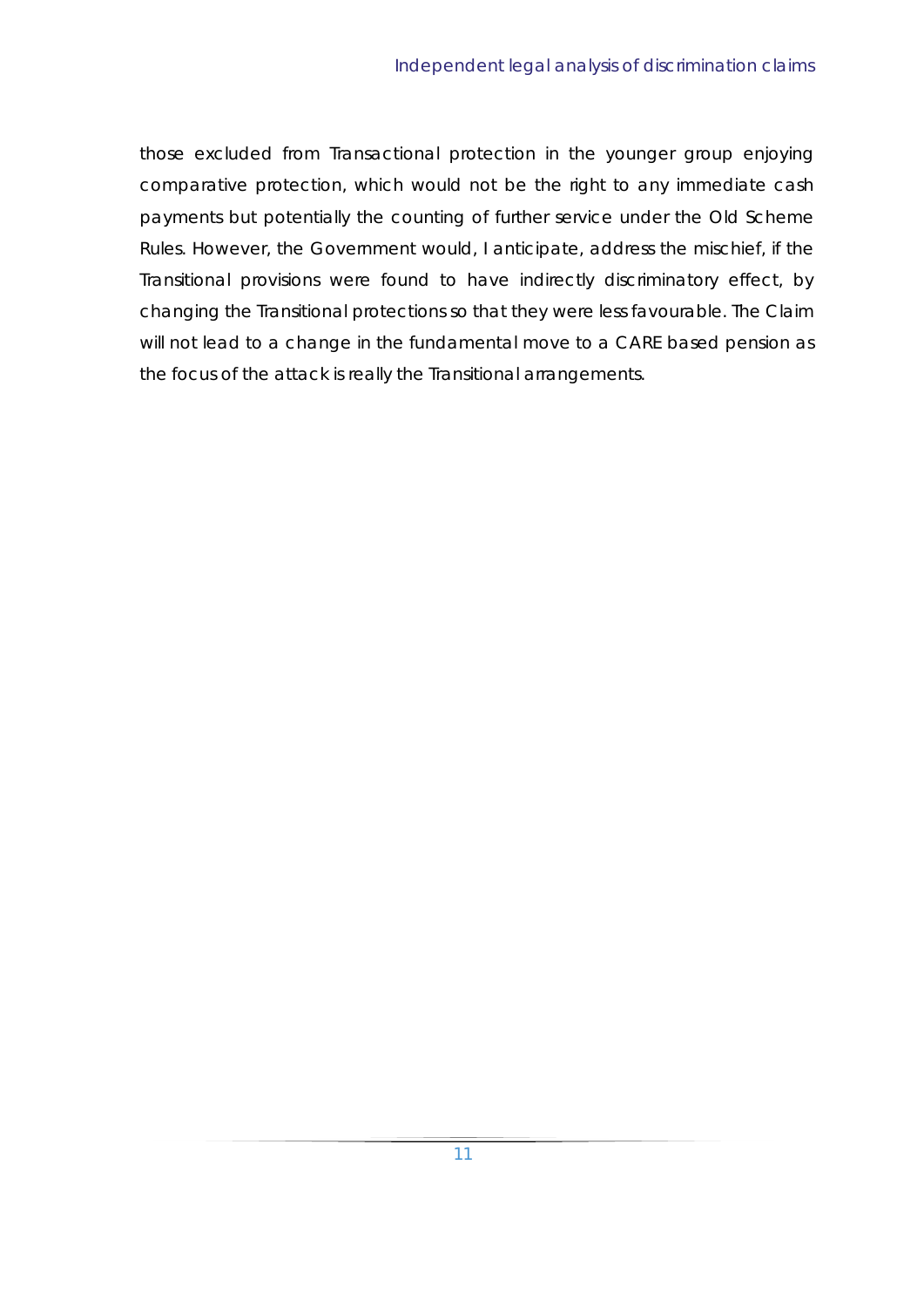# **Damage based agreements**

A Damage Based Agreement (**DBA**) is an agreement between a lawyer and his or her client under which the client agrees to pay the lawyer a percentage of sums recovered in a claim. A DBA normally requires payment in the event that sums are recovered either by settling the claim or after trial.

There is a 35% cap on fees for employment tribunal cases and this is inclusive of VAT but not counsel's fees or other disbursements (for example a separate registration fee). DBAs were unlawful for contentious work (except in employment claims) until 1 April 2013.

The Solicitors Regulation Authority requires that a solicitor must act in the best interests of each client. Before a DBA is entered into (that is, signed), the representative must inform the client in writing about certain prescribed information (and provide such further explanation, advice or other information about any of those matters as the client may request).

When it comes to fee arrangements the solicitor must only enter into fee agreements with his clients that are legal and which he considers suitable for the client's needs and take account of the client's best interests.

A solicitor should not recommend a funding arrangement that is likely to be the most profitable to his or her firm unless it is also suitable for the client's needs and is in accordance with the client's best interests.

Where a claim value significantly exceeds costs (i.e. it settles early), the firm will benefit greatly from a DBA. An early settlement means that only relatively small sums will have been incurred by way of costs and a DBA will nearly always provide greater rewards for the solicitor than any other form of retainer if a quick big win is anticipated. In these circumstances clients may query whether they have done quite so well out of it.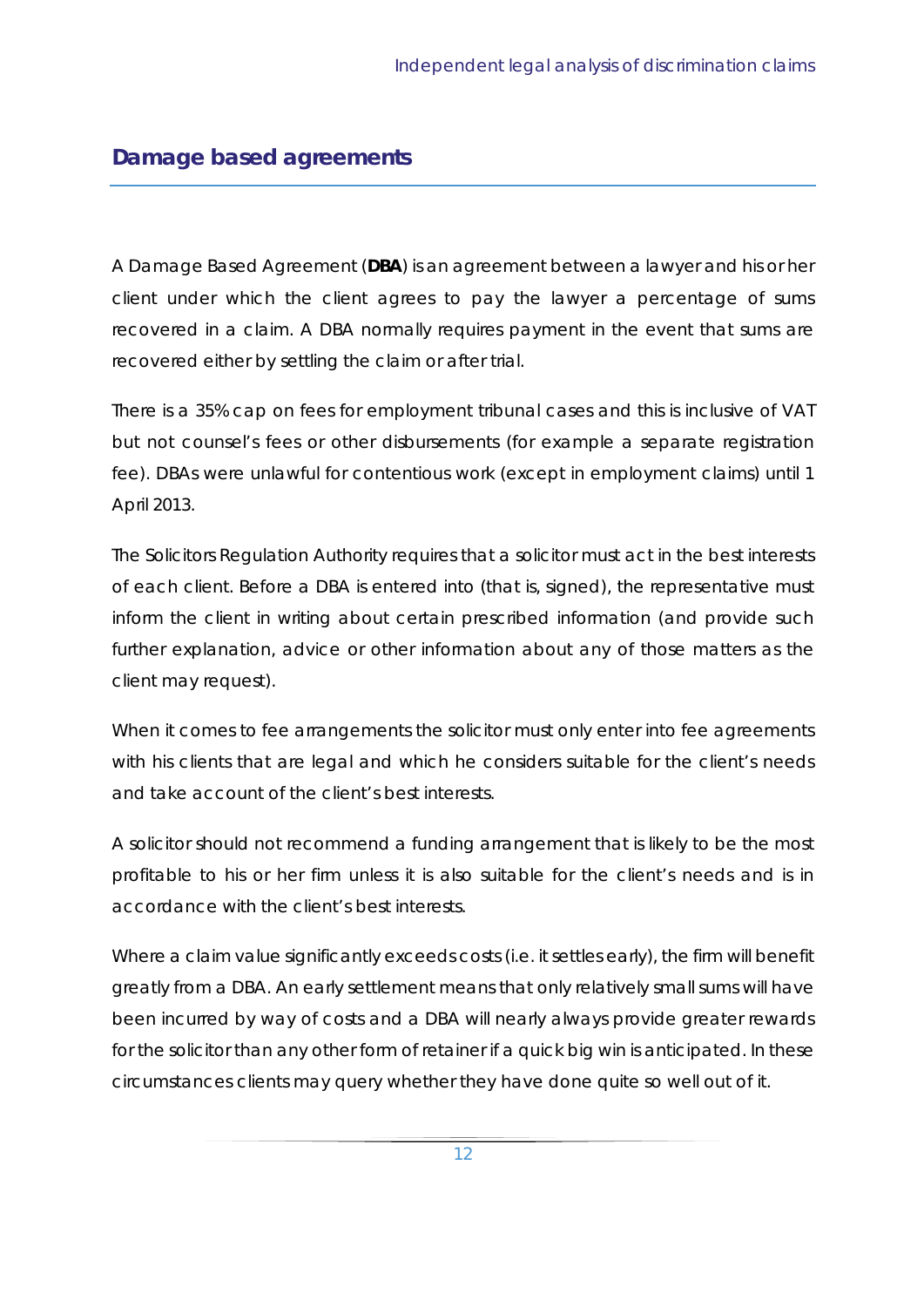Lord Justice Jackson recommended that clients should receive independent legal advice before entering into DBAs but following the consultation period this requirement did not become part of the regulations relating to DBAs. However, we would always recommend that any officer entering into a DBA satisfies himself or herself that they understand all the terms of it and the implications of doing so.

We have set out some questions below that officers may wish to raise before entering into a DBA and/or paying a registration fee to any law firm.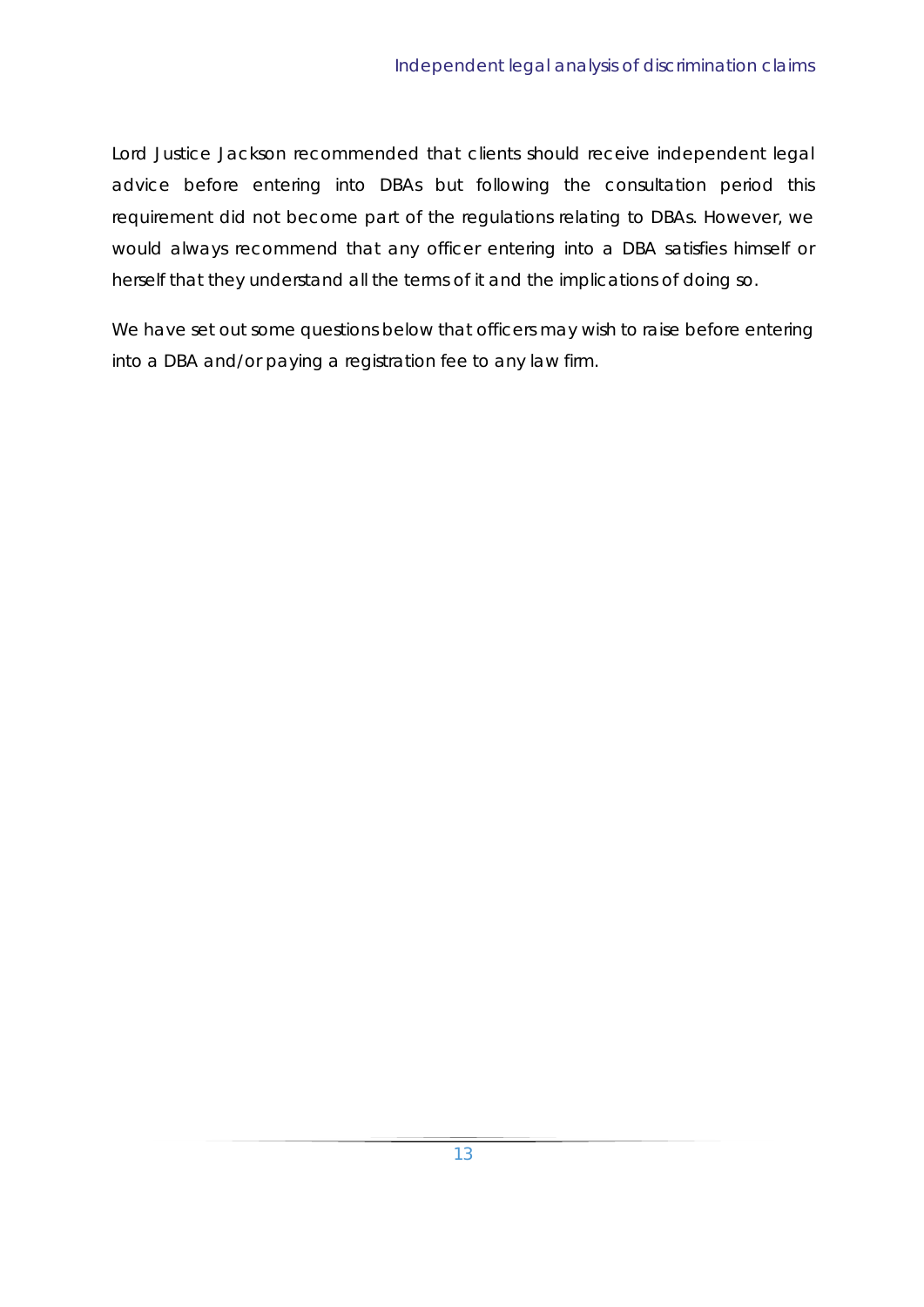# **Suggested Questions to raise**

- a) If the claims are successful is the only remedy that may be awarded damages?
- b) If not what are the other possible outcomes and what will my liability for fees be in the event that damages are not the remedy that is awarded?
- c) If the claims are successful will this lead to a:
	- i) A change in the decision to move to the PPS 2015?
	- ii) A change in the transitional arrangements?
	- iii) If the latter is possible is any such change likely to make those transitional arrangements more or less favourable?
- d) If neither of the preceding remedies arise how, if at all, might a successful claim impact on the pension changes implemented in April 2015?
- e) If I do not sign up and the claimants who have registered with you receive compensation from the Government is it not likely that that the Government will apply such compensation to all affected officers as it has done so in previous disputes.
- f) Equally if a claim is successful will not any changes it causes apply to all officers and not only those who have signed up.
- g) If the preceding two points are true then am I not at a disadvantage in agreeing to pay you a percentage of any compensation I receive whereas officers who did not sign up to the class action will actually receive more than me, because they will not be subject to the terms of the DBA?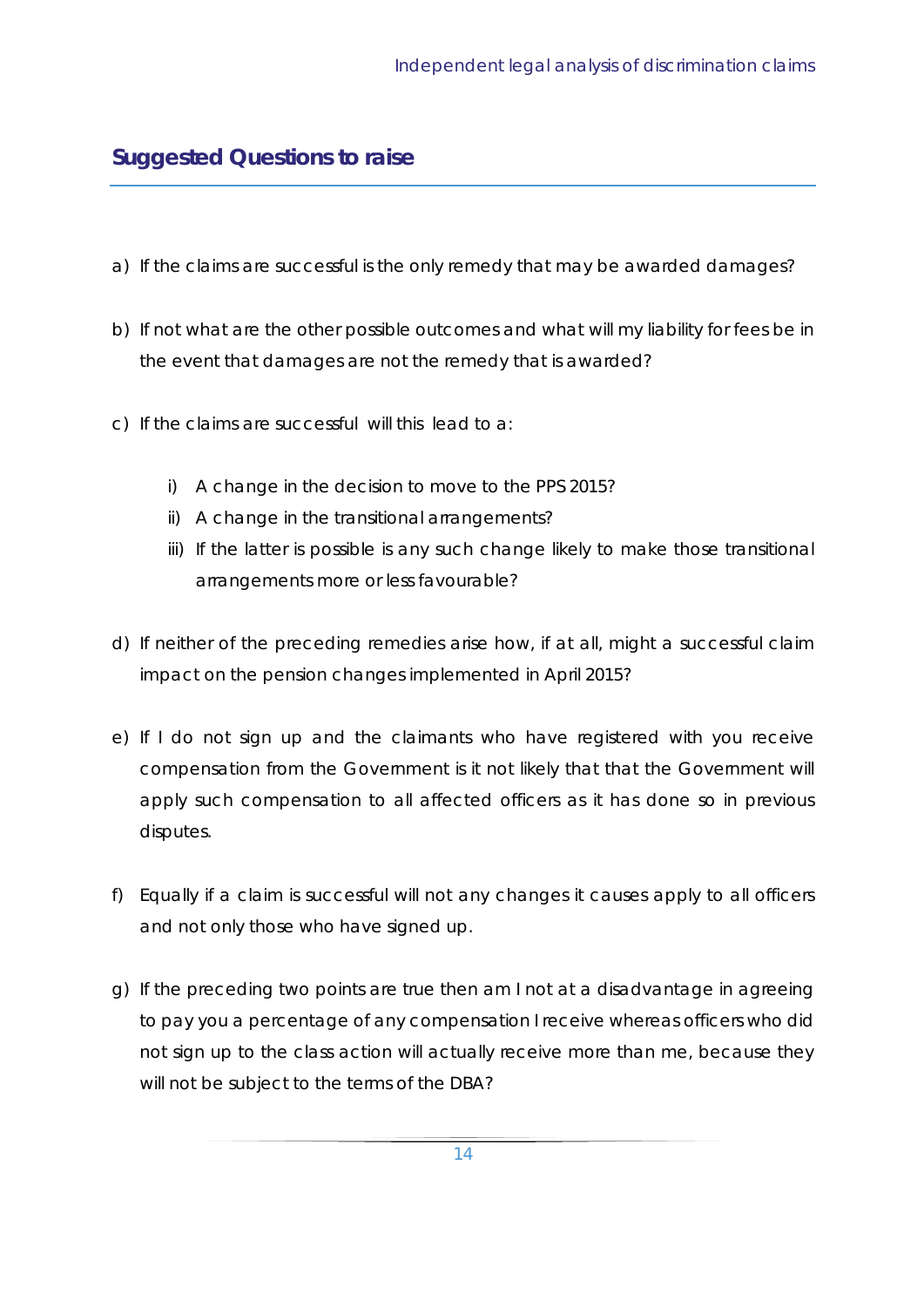- h) I understand that as a bare minimum you would like to have 5,000 officers each liable to pay £1,500 of costs to pursue the claims. That amounts to £7.5 million
	- i) How much of this £7.5 million will actually be used in pursuing the claims and what is your estimate of costs for the whole class action?
	- ii) Are any separate fees or costs payable in addition to the fees you will recover under a DBA?
- i) You have estimated that each claimant should receive a substantial compensation payment. Who has calculated this, what is the quantum and on what basis has this quantum been assesed?
- j) What if I am not satisfied with the ultimate level of compensation you negotiate for me? Am I forced to accept this?
- k) Who in Government has agreed to have without prejudice meetings with you?
- l) What about the other legal views which have concluded that any claim would be entirely speculative? Have you been able to counter these?
- m) Am I able to instruct a different law firm in respect of the claims?
- n) Will I receive part or all of my registration fee back if the action by you is ultimately unsuccessful?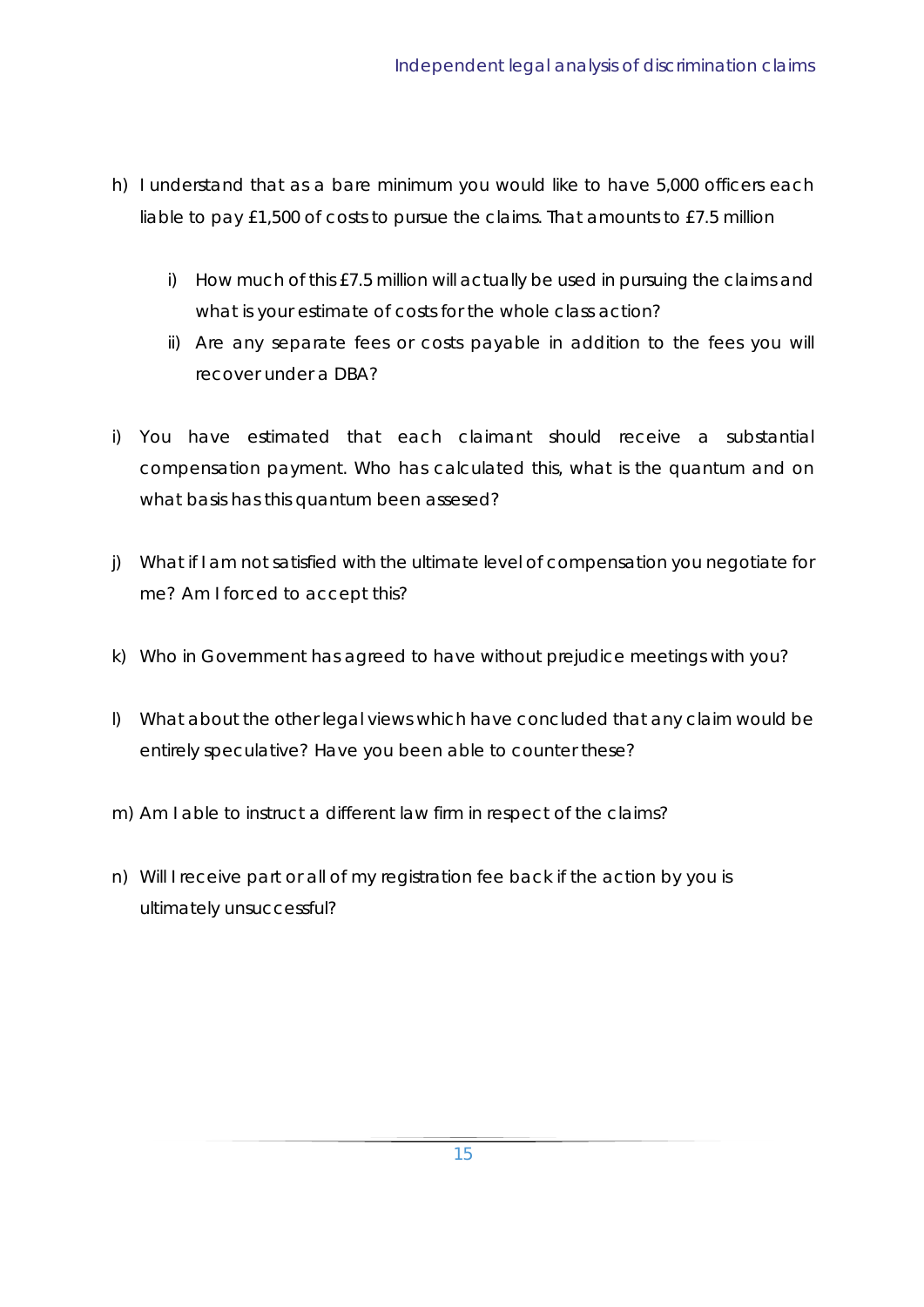# **About David Reade QC and Neon Legal**

### **David Reade QC, Littleton Chambers**

### **Silk: 2006 | Call: 1983**

Described in Chambers 2009 as: "clear, practical and extremely effective." A "robust and fearless presence," he is "able to deal with really knotty issues." Highlights for this "pleasingly straightforward" lawyer include acting for the lead defendant in a highvalue case concerning a team move in the reinsurance industry. In Chambers 2010 he is described as "vivacious, bold and bril- liant" and "pleasingly straightforward". In the Legal 500 it is said of him that he is "helpful in getting you out of a tight spot".

David Reade is a leading employment and commercial law silk noted by clients for being 'Extremely approachable, intelligent, hard working and practical' and for his ability to cut 'right to the nub of an issue'. His practice, which covers the full remit of both employment and commercial litigation matters, has a particular focus on matters relating to restrictive covenants, industrial action and union recognition, discrimination and pension issues.

With over 20 years' experience in the field of employment law, David's practice and has seen him advise major international and UK companies on issues as diverse as part-time pension discrimination claims, pension changes, share options schemes and directors service contracts. David has also advised on collective and transactional issues. He is a joint author of The Law of Industrial Action and Trade Union Recognition" (OUP) and is a contributor to Sweet and Maxwell's "The Law of Transfer of Undertakings".

Recent headline cases include BA v Unite [2010], CWU v Royal Mail Group [2010], Brennan v Sunderland City Council [2009], UKCOAL Ltd v Num and BACM [2007] (EAT); Pennwell Publishing v Ornstein [2007] IRLR 700 (High Court) and TFI Derivatives Ltd v Morgan [2005] IRLR 246 (High Court)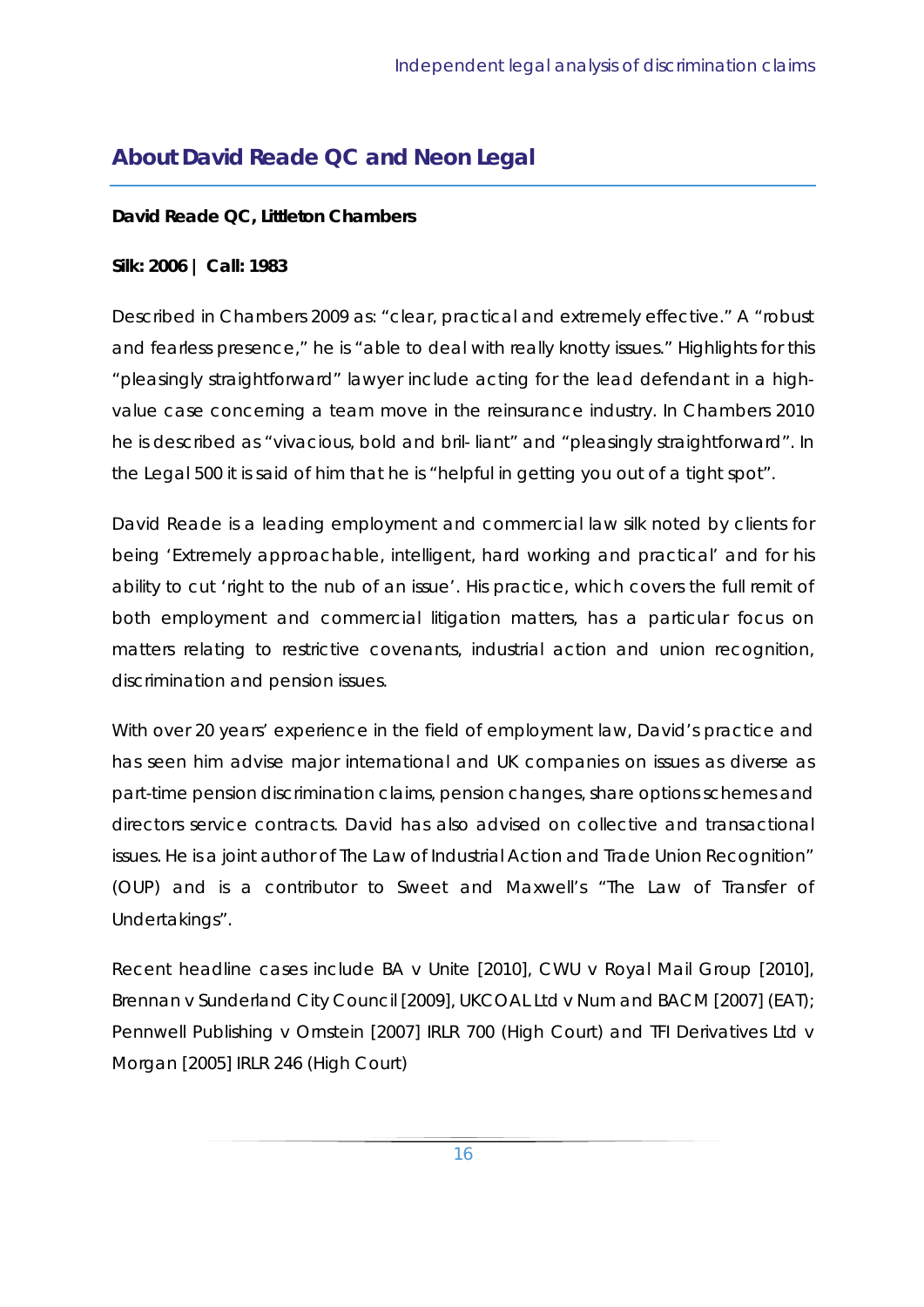In the field of commercial litigation David has a special interest in credit card related matters and numbers a raft of leading banks and card providers among his clients. Recently David successfully defended a leading clearing bank in connection with claims over the withdrawal of credit card facilities. His broad commercial background particularly equips him to deal with disputes span both employment issues and wider commercial disputes such as minority shareholder, company and partnership disputes.

Practice Areas and Case Law

Restrictive Covenants and Confidential Information

- Standard Life v Gorman [2009] (CA) Garden leave injunctions
- Pennwell Publishing v Ornstein [2007] IRLR 700 (High Court) a confidential information injunction concerning the ownership of databases and related human rights issues for journalistic freedom.
- TFI Derivatives Ltd v Morgan [2005] IRLR 246 (High Court)
- Team moves both for those looking to acquire a team and those seeking to prevent their recruitment.

Restrictive Covenants and Restraint of Competition

He has acted both for and against employees in team moves. In 2007 he represented the alleged leader of a 40 plus team move in the re insurance industry. The litigation included cross border issues and anti suit injunctions. David is familiar with dealing with conflict of laws issues in the enforcement of covenants, "springboard relief" and related issues of competition law.

Collective and Individual Employment Law

A few of David's reported decisions

- CWU v Royal Mail [2010] Collective consultation in TUPE transfers
- Redrow Homes v Buckborough and others [2009]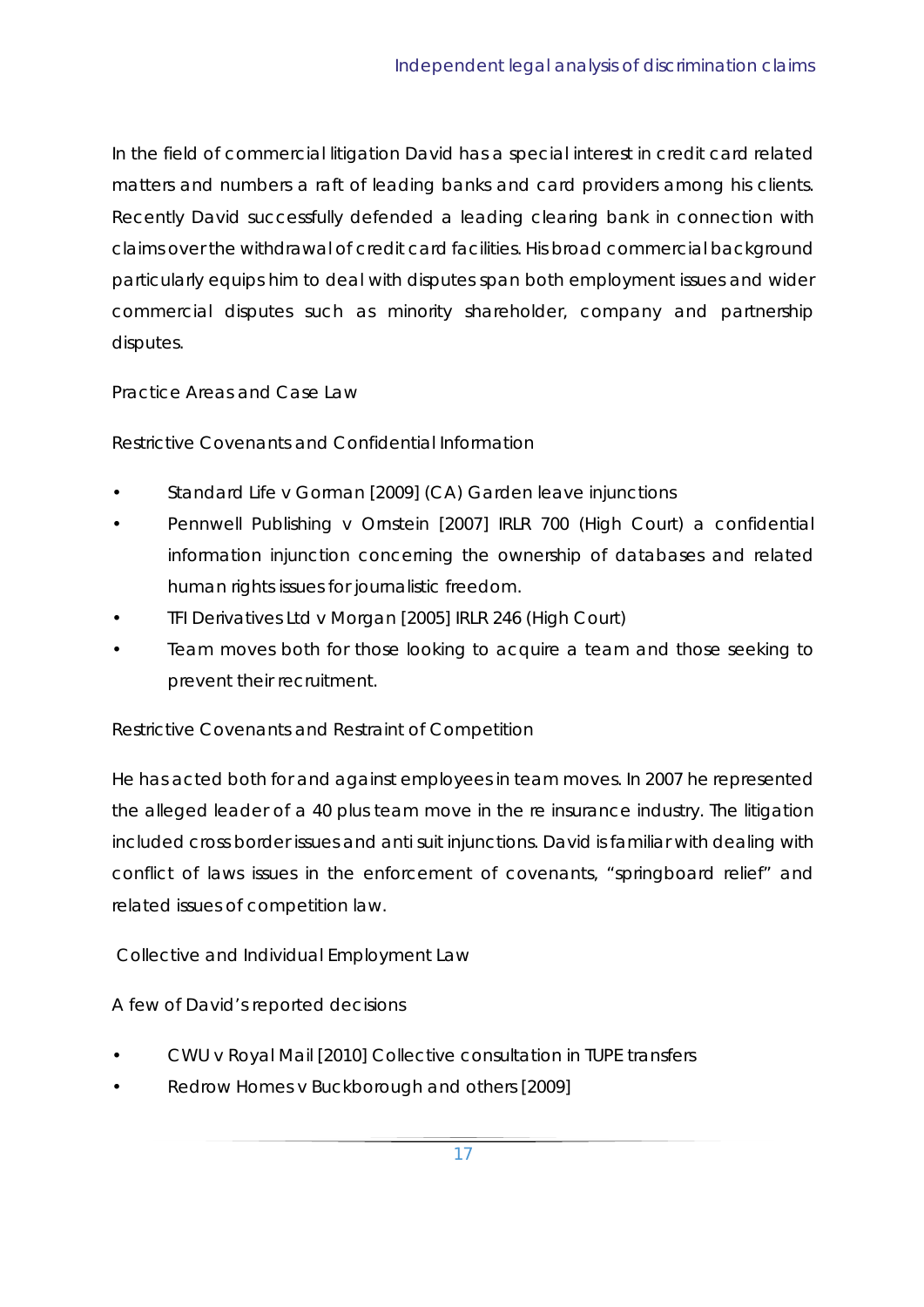- Collidge v Freeport [2008] CA compromise agreements and breach
- UKCOAL Ltd v NUM and BACM [2007] (EAT) Consultation on Collective Redundancy in connection with the closure of a coal mine
- Redrow Homes v Wright [2005] IRLR 720 (C.A) Status of workers under Working time regulations
- Roper v Solectron [2004] IRLR 4 (EAT) Group action for collective redundancy and Beckmann claims under TUPE
- Foley v Post Office [2000] IRLR 827 (CA) The range of reasonable responses test in unfair dismissal cases.

David is a Member of Equality and Human Rights Commission panel of approved counsel.

### Discrimination Law

- ABN Amro v Hogben [2010] (EAT) Age discrimination
- Zeynalov v BP Exploration Caspian Sea [2009] (EAT) Extra territorial jurisdiction in race discrimination
- Barton v Investec [2003] IRLR 332 (EAT) Burden of Proof in discrimination cases. A pivotal case in the development of UK discrimination Law
- Power v Panasonic [2003] IRLR 151 Disability discrimination psychiatric conditions and the definition of disability
- Rhys Harper v Relaxion [2003] IRLR 22 (HofL) Post termination discrimination
- Harvest Time Circle Ltd v Rutherford [2001] IRLR 599 (EAT) Indirect discriminatory effect of the age limits under the Employment Rights Act and the impact of Community Law
- Dekeyser Ltd v Wilson [2001] IRLR 324 (EAT) One of the earliest cases on the impact of the Human Rights Act upon employment Law with particular relevance to medical evidence in disability discrimination cases

Not of all of his work is, by its' nature, reported. Recent cases have included acting for a nationally known businessman in con- nection with an unfair dismissal claim against his eponymous company, advising the board of a leading PLC on sensitive issues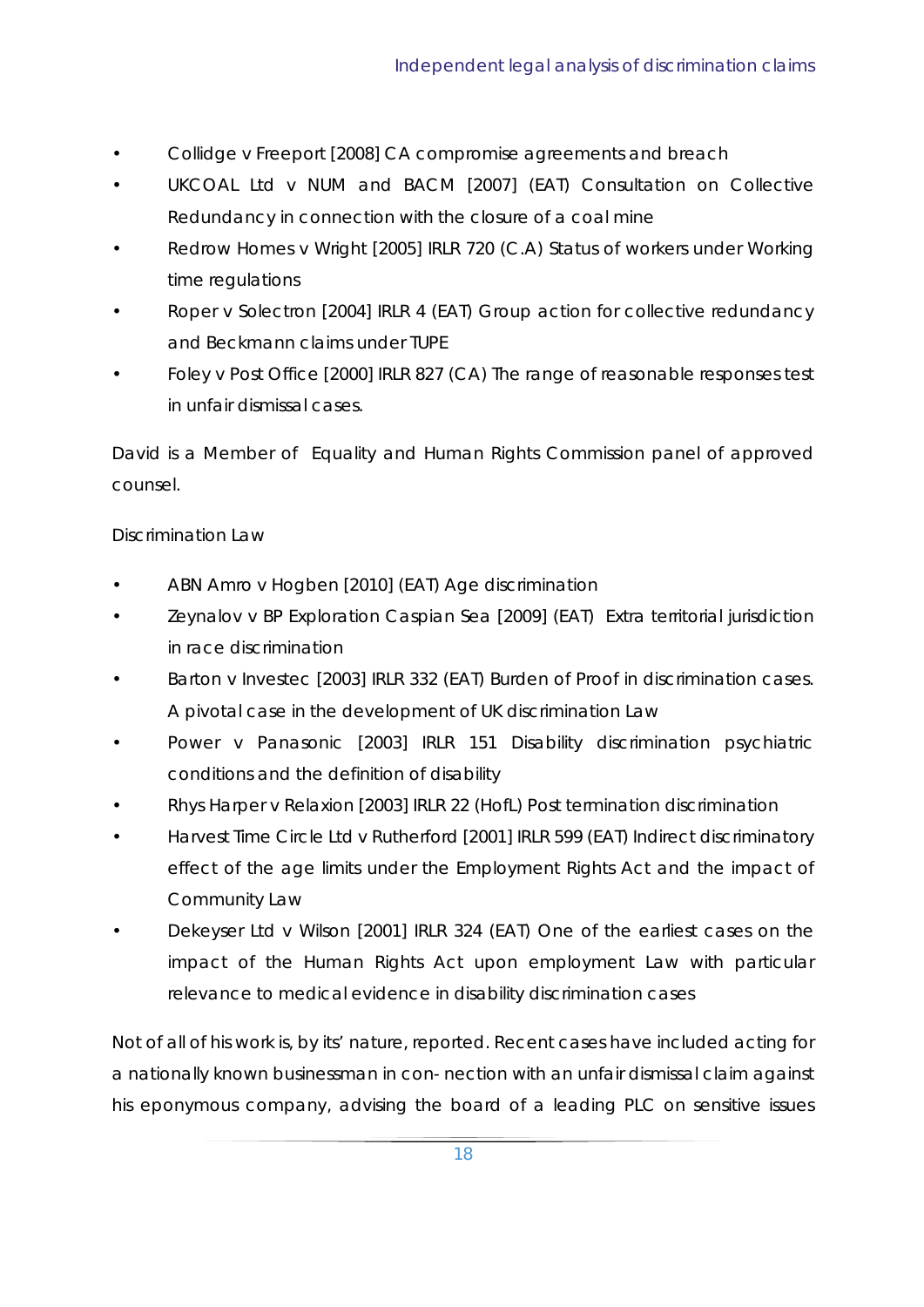surrounding its CEO, advising a number of well known firms of solicitors on discrimination issues and on partnership questions. Acting for Baroness Greenfield in her claim against the Royal Institution.

He has advised on and is conducting equal pay litigation both in the private sector and in connection with local authority pay issues. He continues to act for Sunderland City Council in the continuing equal litigation it faces, he is shortly to appear for a fourth time in the case before the EAT. The case involves the first challenge to a job evaluation exercise under "Singles Status". David has also defended equal pay claims for Health Authorities under "Agenda for Change".

He has extensive experience of litigating issues in the context of local government and the health sector including acting in injunctions about disciplinary proceedings both in the Health Service and Education.

David has particular experience of TUPE having acted and advised in numerous transfers. Most recently he appeared in CWU v Royal Mail before the Court of Appeal on the issue of the information and consultation in TUPE transfers,

Industrial Action and Trade Union Recognition

David has advised both employers and unions on collective issues including union recognition and strike action. He most re- cently appeared for BA in its application for an injunction against Unite. He advised in the Gate Gourmet dispute. He has acted in injunction proceedings to restrain industrial action. As noted below he is one of the authors of the OUP work "The Law of Industrial Action and Trade Union Recognition"

### Pensions Law

In the Pensions field he acted in connection with the issues surrounding the closure and variation of pension schemes and has litigated pension claims. He has advised on pensions deeds and scheme rules. Has had recently been advising various employers and employer's organisations on the issues facing them in connection with Age discrimination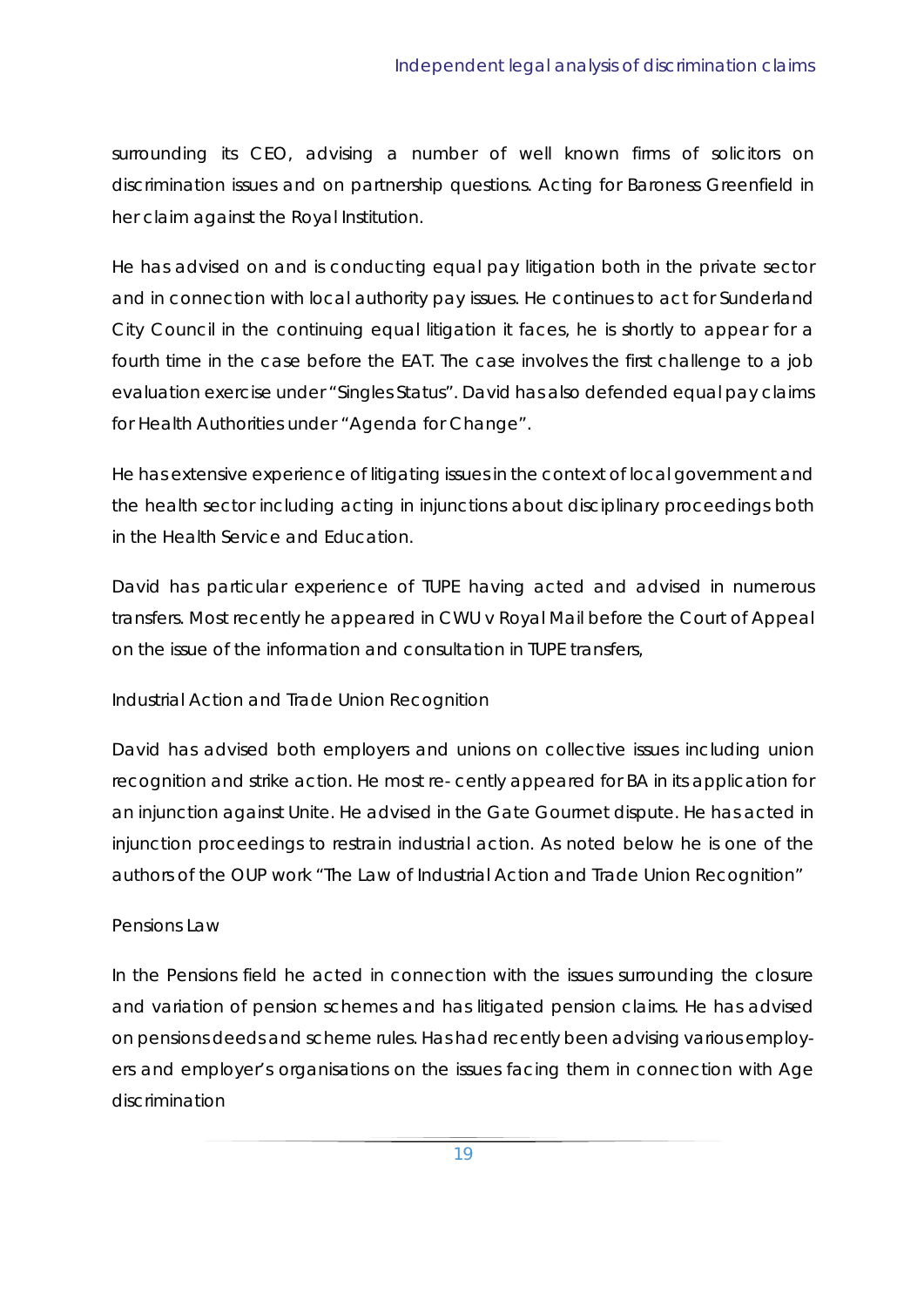### **Commercial**

In addition to his employment practise David additionally practises in Commercial Law. The wide background of his commercial experience particularly compliments his employment work as he has acted in Minority Share Holder Disputes, Business Sale Agreements disputes, Company Law and Director's Duty disputes and partnership disputes.

David is therefore entirely comfortable in handling disputes which may have an employment element but extend into broader disputes. By way of example in 2007 he successfully defended a Company, and various shareholding family members, against claims in the Chancery Division which included claims for unpaid salary and attacks against family trusts by way of undue influ- ence and or incapacity. He has also successfully pursued a claim for damages arising out of the misuse of confidential informa- tion by a proposed joint venturer.

He has a particular interest in issues arising from credit cards and has acted for and advised a number of leading Banks and card providers.

Recent cases include ( it is in the nature of this litigation that much of it resolves without there being reported decisions and in circumstances where there is considerable sensitivity about the issues):

- Lancore v Barclays Merchant Services [2009]
- Truman v Bank of Scotland [2005] C.C.L.R Four party credit card arrangements and third party processing
- Tuviyahu v American Express (CA 12th July 2000) (acting for Amex)Payment Cards and the application of the Con- sumer Credit Act

He has recently successfully defended a number of other banks in substantial claims and acted for a leading bank in connec- tion with the insolvency of a major retailer and the transaction and charge back issues which arose from the insolvency. He has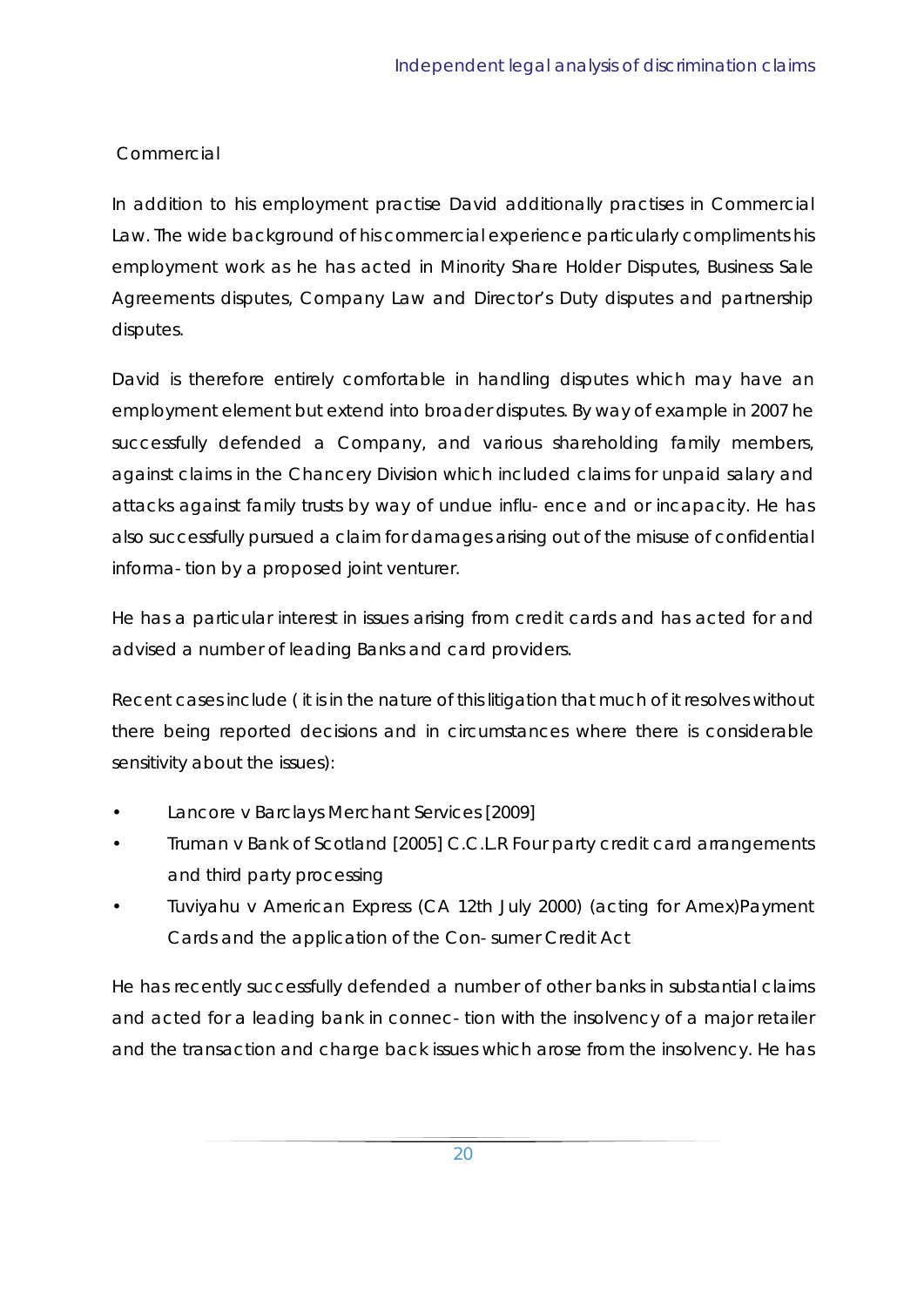particular experience of credit card transactions over the internet and of the issues surrounding "third party processing".

His commercial work embraces a wide range of issues examples of his work include:

- Minter v Julius Baer [2005] Pensions promise and the construction of a pension deed
- Webb and Scarr v Silbury and Petroplas [2005] Breach of warranty and valuation of the sale of a company
- Modelboard v Outer Box (In Liquidation) retention of title clauses and insolvent businesses
- Phelps v Spon-Smith [2000] BCLC Assignment of causes of action and professional negligence
- Lawson v Coombes [1999] Ch 373 constructive trusts

### Sports Law

David has experience of a wide variety of sports related ligation. He has advised and acted on a number of managerial issues in the world of football and has experience of contracts including achievement bonuses. On the wider commercial field he has experience of prize indemnity insurance in the field of sport.

He has additionally dealt with legal issues in a wide variety sports ranging from carriage driving to Karate. He has recently being acting against Chelsea PLC for a former senior employee.

David's knowledge and experience of issues such restrictive covenants, competition law and TUPE have all been brought to bear within the field of sports law. For example he acted in connection with the TUPE transfer of part of a Formula 1 team.

In addition to his work he is a frequent lecturer on employment law.

### **Tushar Bhate, Partner and Head of Pensions Neon Legal**